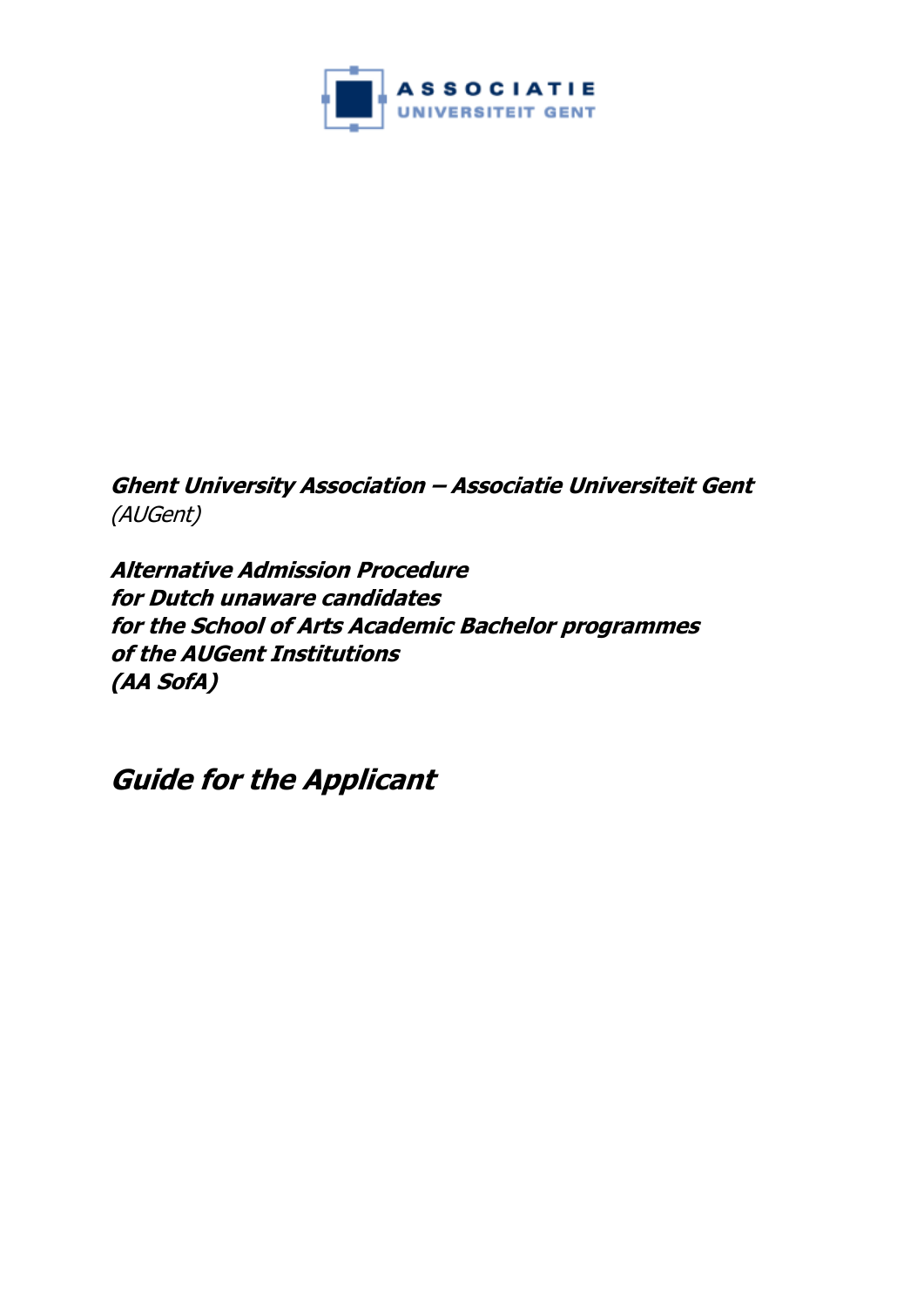## ALTAP/SA/01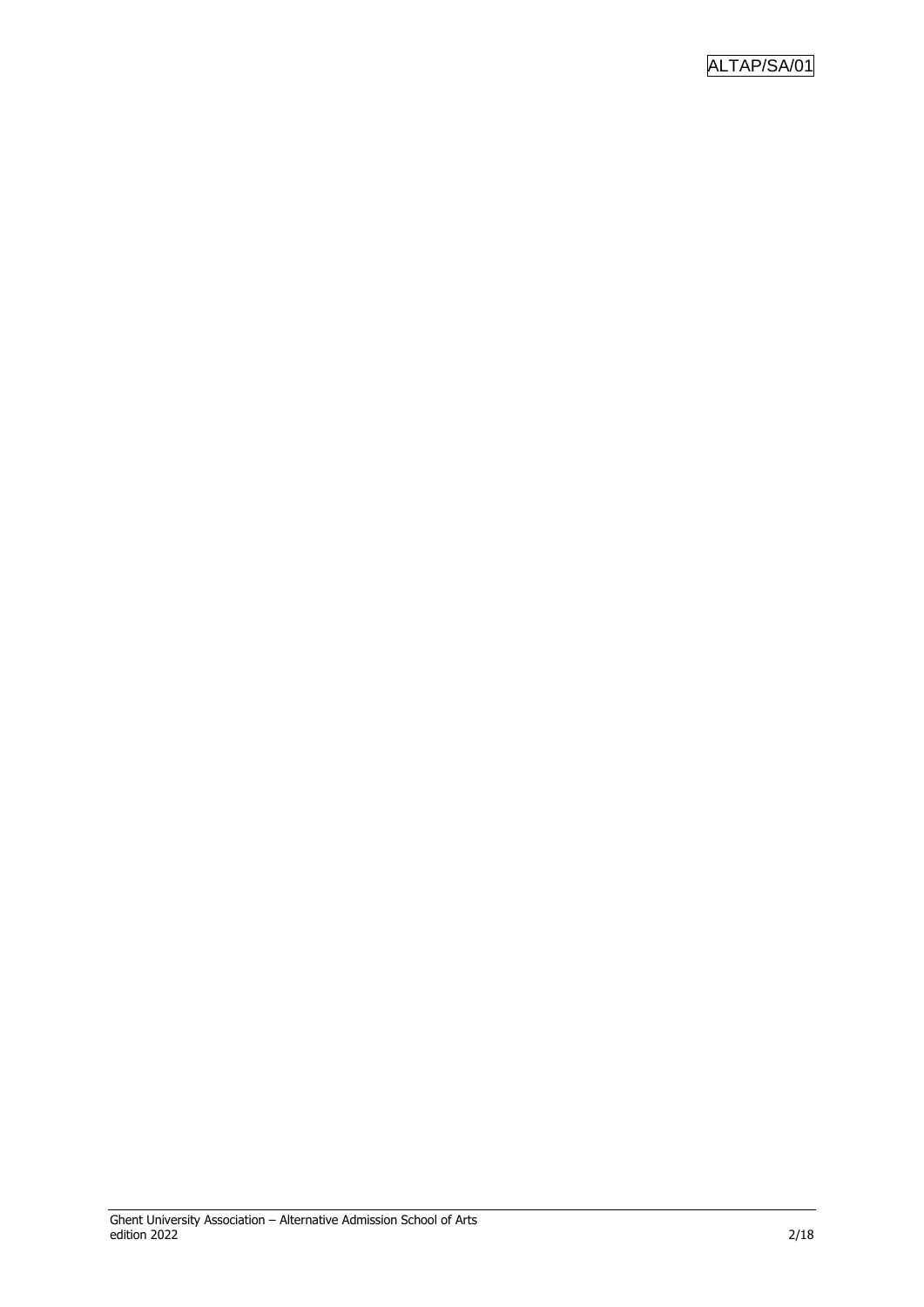# **Contents**

| 1.     |  |
|--------|--|
| 2.     |  |
| 2.1.   |  |
| 2.2.   |  |
| 2.3.   |  |
| 2.4.   |  |
| 2.5.   |  |
| 3.     |  |
| 3.1.   |  |
| 3.2.   |  |
| 3.3.   |  |
| 3.3.1. |  |
| 3.3.2. |  |
| 3.4.   |  |
| 3.5.   |  |
| 3.6    |  |
| 4.     |  |
| 5.     |  |
|        |  |
|        |  |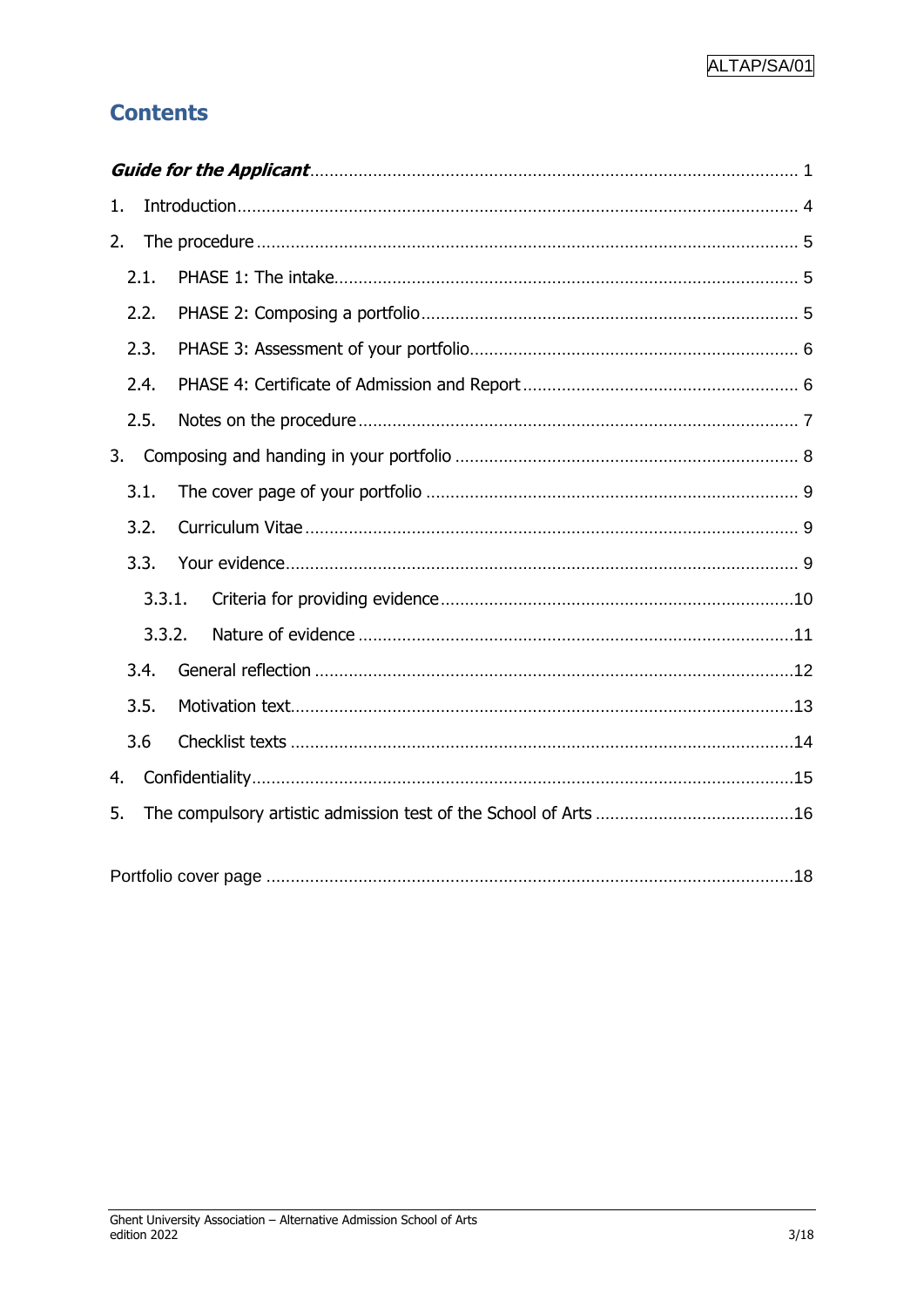## <span id="page-3-0"></span>**1. Introduction**

If you do not meet the general admission requirements<sup>1</sup> for an academic Bachelor programme in the Arts (Visual Arts, Audio-visual Arts, Music, Drama), you may nonetheless be allowed to enrol if you successfully complete this specific alternative admission procedure and the compulsory artistic admission test of the School of Arts (see point 5).

The procedure is exclusively designed to enrol in one of the academic Bachelor programmes of the School of Arts of Hogeschool Gent / University College Ghent, one of the member institutions of Ghent University Association. The other partners of the Association are Universiteit Gent / Ghent University, Arteveldehogeschool / Artevelde University College Ghent and Hogeschool West-Vlaanderen / University College West-Flanders.

Be aware that the language of instruction of all academic Bachelor programmes in the Arts is Dutch. A language certificate is not required for this specific alternative admission procedure, but is admittedly recommended. If you have any qualification documents or language certificates in Dutch, please add them to your portfolio (see point 3). Your language skills in Dutch (spoken and written) will be evaluated during the artistic admission test of the School of Arts in which you also have to take part and succeed, alongside this alternative admission procedure (point 5).

Moreover, you must become 21 years old at the latest on the  $31<sup>st</sup>$  of December of the academic year following the alternative admission procedure. You do not have to meet the age requirements, however, if you have the status of refugee or stateless person.

Finally, there is also the restricted possibility to be recognized as a virtuoso if you belong to the small group of young people who have not yet reached the age of 21, and whose talent and perseverance in a specific discipline in the Arts clearly go beyond what compulsory education or part-time art education can offer. The advisor of a candidate virtuoso sends the application file through the appropriate channels to the Dean of the School of Arts. The Dean shall establish an Expert Committee for Virtuosos.

For the institutions of Ghent University Association, the distinct admission procedures, are organised by the Accrediting Body.

The specific Alternative Admission Schools of Arts:

- is organized collectively for the School of Arts and is identical for all applicants;
- is free of charges for the applicant;

 <sup>1</sup> The admission requirements can be found in the education and examination codex of Hogeschool Gent / University College Ghent.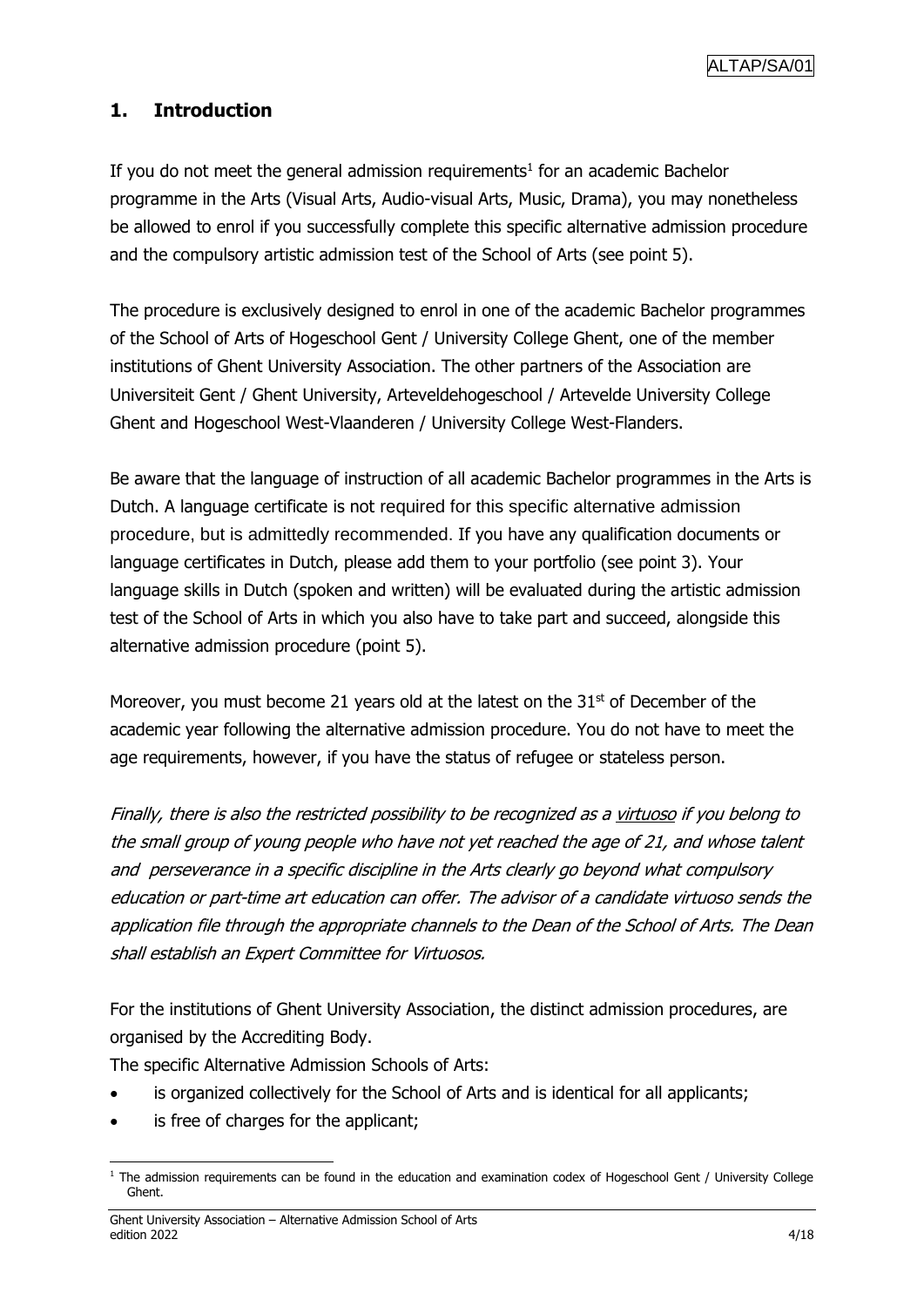is limited to one attempt per academic year.

The resulting admission is only valid for the specific academic Bachelor programme in the Arts of Hogeschool Gent / University College Ghent in which you indicate to enrol.

You may already have acquired experience in the field for which you intend to register, which you want to use to obtain exemptions for the study programme. If so, you may want to consider the RPAC procedure (Recognition of Previously Acquired Competencies). For more information, visit our website [www.augent.](http://www.augent.be/)be, or the websites of Hogeschool Gent / University College Ghent.

## <span id="page-4-0"></span>**2. The procedure**

The Alternative Admission Procedure consists of a number of phases:

- PHASE 1: You start with an intake interview with a designated member of staff of Hogeschool Gent / University College Ghent. 2
- PHASE 2: You compose a portfolio according to the guidelines.
- PHASE 3: Your portfolio is analysed by 3 assessors.
- PHASE 4: Each applicant receives a brief report and those who are admitted receive a Specific Certificate of Admission.

The phases are clarified below.

## <span id="page-4-1"></span>**2.1. PHASE 1: The intake**

The intake is an interview with a designated member of staff at Hogeschool Gent / University College Ghent (see general list of contact persons).² This is a mainly informative and advisory conversation during which your motivation, circumstances, and learning attitudes will be assessed. In addition, the specific requirements for the programmes will be explained to you. You will also receive concrete information about the procedure.

At the end of this conversation, you receive a document which confirms your participation. The document is required for the later phases of the procedure.

## <span id="page-4-2"></span>**2.2. PHASE 2: Composing a portfolio**

For the admission procedure, the portfolio is the basic document. The aim of this document is to demonstrate that you are able to persevere in specific (learning) efforts, that you are motivated, and that you are able to apply learning strategies. In short, you establish that you fit the profile for higher education.

<sup>&</sup>lt;sup>2</sup> The list of contact persons for the respective alternative admission procedures can be consulted a[t www.augent.be.](http://www.augent.be/)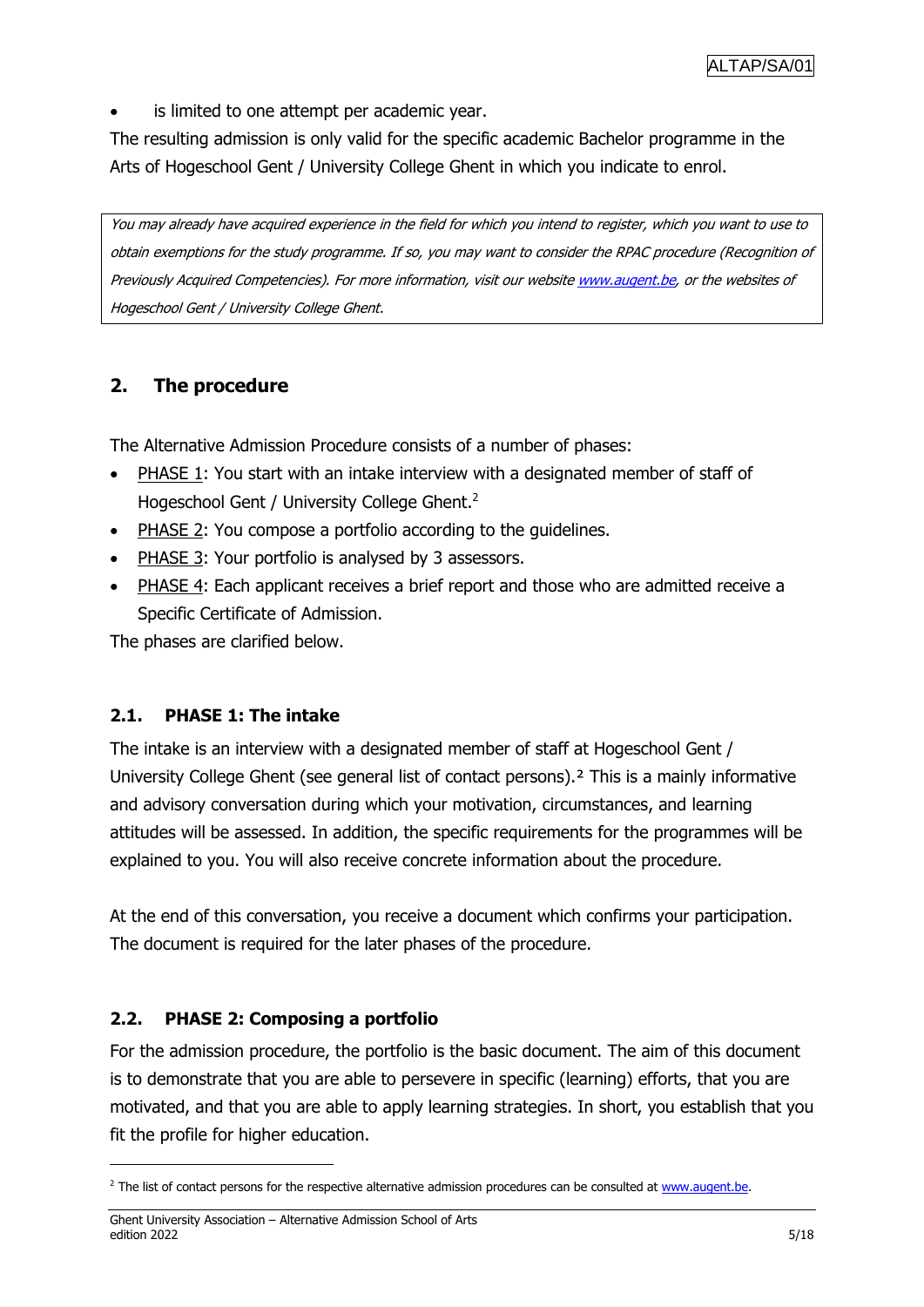The following chapter explains the requirements for your portfolio, and the criteria it needs to meet.

You send two sets of your complete portfolio (one set of original documents and a copy) to: Accrediting Body Ghent University Association Apotheekstraat 1 B-9000 Gent (Belgium)

You can always hand in your portfolio personally during office hours, by appointment at [info@AUGent.be.](mailto:info@AUGent.be) In that case, the original documents will be handed back immediately after verification.

There are 2 rounds of intake per year: in November and in June. The exact dates can be found on the website of Ghent University Association: [www.augent.be](http://www.augent.be/) (English version in progress).

## <span id="page-5-0"></span>**2.3. PHASE 3: Assessment of your portfolio**

The assessment of your portfolio is done by the *assessors* (i.e. experts accredited by the Accrediting Body of Ghent University Association) based on a number of content-related criteria. Each portfolio is screened by three assessors, two externals and one member of Hogeschool Gent (the institution at which you have registered). These assessors work independently and report their findings directly to the Accrediting Body .

The following results are possible:

- **Positive**: your portfolio shows that you are suitable to be admitted to the specific Bachelor's programme at one of Ghent University Association institutions.
- **Reasonable doubt**: your portfolio does not convince the assessor that you are able to study successfully at Bachelor's level.

If at least 2 assessors conclude with a positive assessment, then the final assessment is positive.

## <span id="page-5-1"></span>**2.4. PHASE 4: Certificate of Admission and Report**

If the portfolio is assessed as positive, you receive a Specific Certificate of Admission.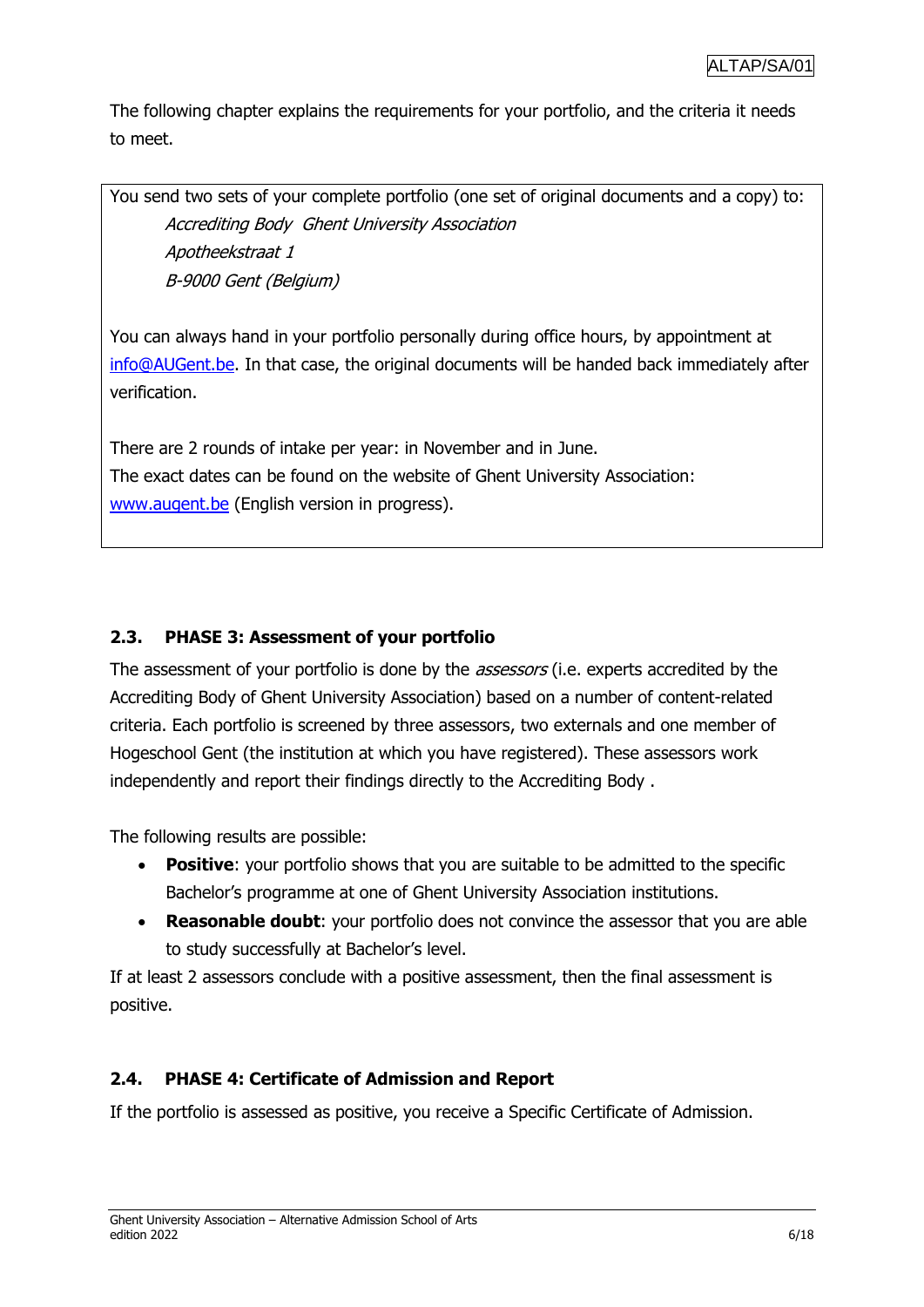All applicants are given a brief report that discusses the assessment of the portfolio contents and contains a general evaluation. It can also include advice with regards to further support (e.g. additional support for particular aspects).

### <span id="page-6-0"></span>**2.5. Notes on the procedure**

The applicant can appeal to the chair of the Accrediting Body if he is convinced of error in the course and/or the result of the procedure. The Accrediting Body deals exclusively with the appeal procedure.

After closing the procedure, the original portfolio will be returned. A copy of the portfolio is kept in the archives of Ghent University Association. All other copies are destroyed after concluding the procedure.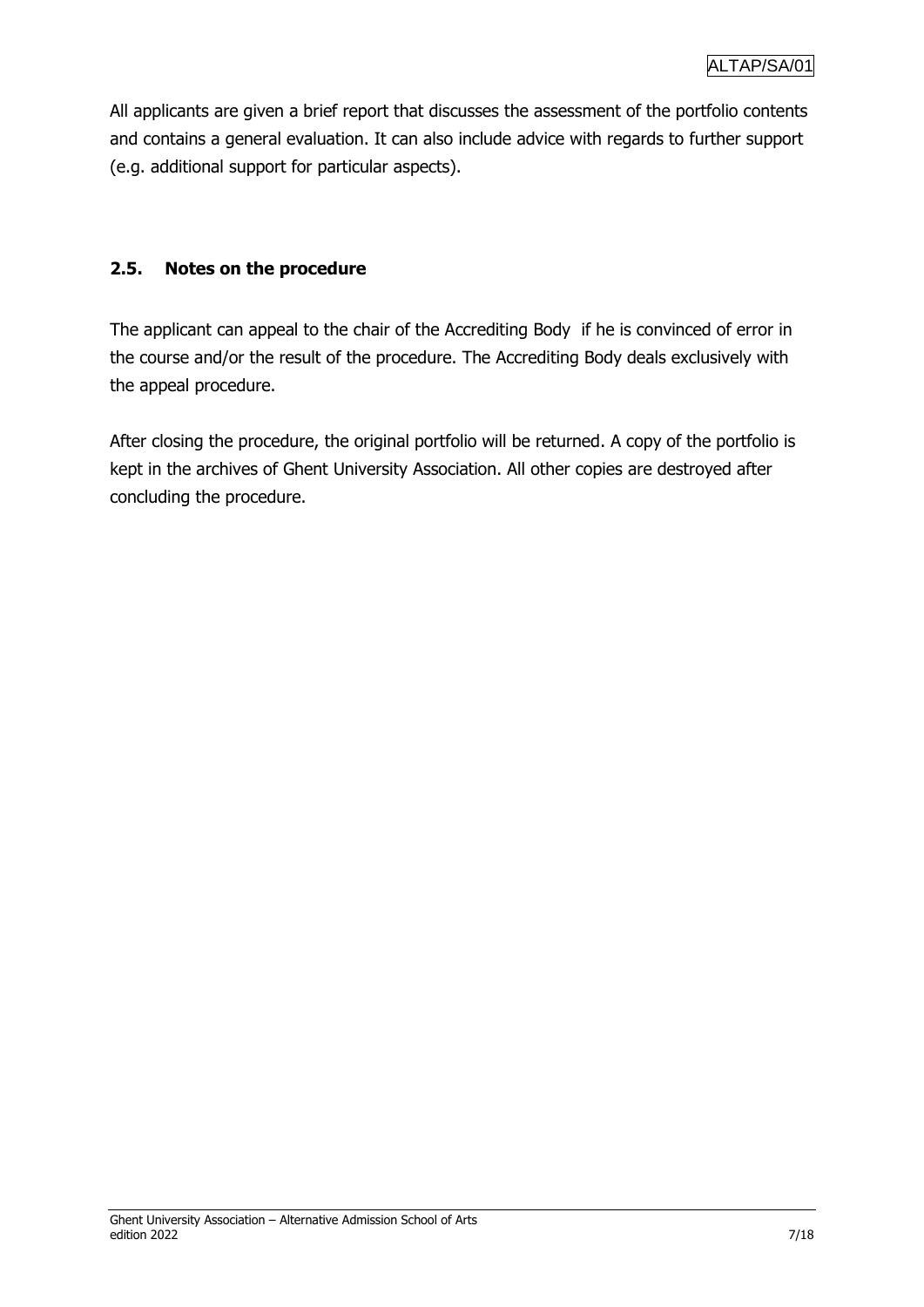## <span id="page-7-0"></span>**3. Composing and handing in your portfolio**

In general, a portfolio is a folder in which documents (written and possibly in another form) are kept. For the Alternative Admission Procedure the portfolio must contain at least the following elements to be accepted:

- A Curriculum Vitae with an overview of achievements,
- Pieces of evidence relating to the achievements presented,
- A general reflection on the achievements,
- A personal motivation text,

The two texts count at least one (a minimum of 35 lines / no less than 500 words) and maximum three pages, composed using a word processing programme, in font Arial, size 11. Although both texts are connected, you are required to write two separate texts. In your reflection, you consider your past experiences and learning, whereas in your motivation you focus on the future.

Be assured that these elements will be explained fully during the initial registration. This guide also provides a number of questions and suggestions.

- Certificate of registration,
- Copy of your identity card or passport<sup>3</sup>,
- Certificate or evidence that you meet (to some extent) the Dutch language requirements, if available.

Applicant refugees, whose asylum request has been declared admissible, should also include:

- Appendix 25 or 26 (asylum request),
- Residence registration certificate (orange card),

In short, you are required to include documents that demonstrate that you meet a number of formal requirements (registration completed and/or refugee status), as well as providing

 $^3$  Specification for certain groups of refugees

Recognised refugees:

 $\overline{a}$ 

- Electronic identity card B OR
- Electronic identity card A with mention 'refugee' (vluchteling) or additional certificate 'recognised refugee' (erkend vluchteling) delivered by the Office of the Commissioner General for Refugees and Stateless Persons (Commissariaat Generaal voor Vluchtelingen en Staatslozen)
- Persons with a subsidiary protection status:
	- Electronic identity card A + certificate 'subsidiaire bescherming' from the Office of the Commissioner General for Refugees and Stateless Persons (Commissariaat Generaal voor Vluchtelingen en Staatslozen)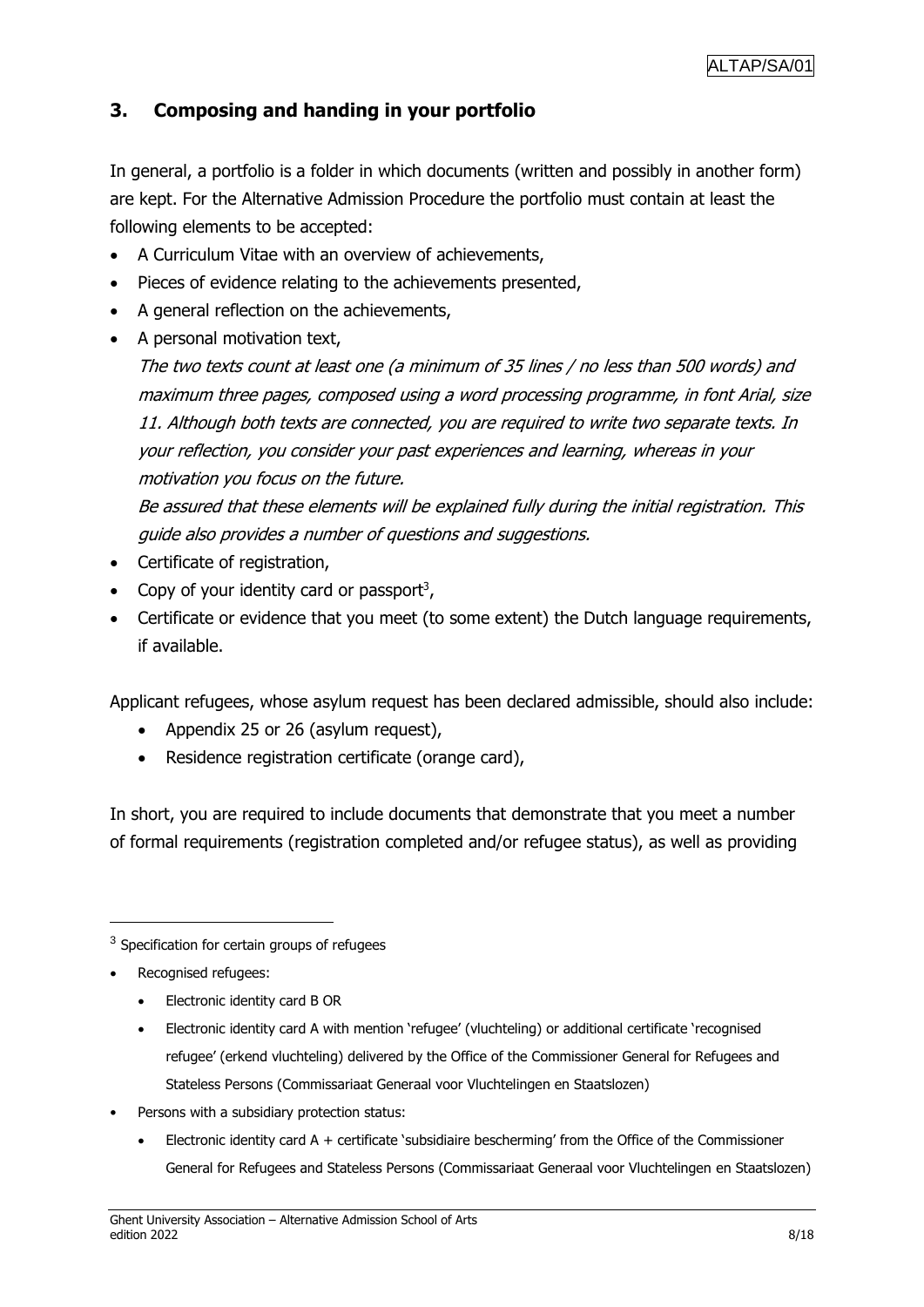sufficient evidence regarding your past achievements together with well elaborated reflection and motivation texts.

Handing over or sending in your portfolio is considered as an official request for entering the Alternative Admission Procedure.

For further information, we advise to address the designated member of staff at Hogeschool Gent / University College Ghent. This person can also help you with composing the portfolio and clarify the criteria, such as completeness, authenticity, and relevance of the certificates and the reflection and motivation text.

## <span id="page-8-0"></span>**3.1. The cover page of your portfolio**

On the cover page (document ALTAP/EN/02), you include general information necessary for the application: for instance, your contact information, the date, intended programme. You also check that you have enclosed all necessary documents to meet the formal requirements.

### <span id="page-8-1"></span>**3.2. Curriculum Vitae**

Next, you enclose a Curriculum Vitae (CV) with an overview of past achievements (including both work and education) per year. The purpose of this survey is to provide the assessors with all necessary information, so that they can place your evidence and reflection within a broader scope.

You preferably draw up your CV according to the standardized *Europass* format". <sup>4</sup> If necessary, you can complete this standard document with an overview of your other relevant experiences or other information that does not fit the template.

### <span id="page-8-2"></span>**3.3. Your evidence**

You will need to include pieces of evidence in your portfolio regarding relevant "achieved performances" such as work, studies and/or other (learning) experiences since leaving secondary education. These documents are necessary to demonstrate to the assessors that you fit the profile and that your reflection and motivation are based on facts.

 <sup>4</sup> See:<http://www.europass-vlaanderen.be/>

<sup>(</sup>or <http://europass.cedefop.europa.eu/europass/home/vernav/Europass+Documents/Europass+CV.csp> for an English version) for more information, examples and clarification. If you are a job-applicant, you can also use MijnVDAB, at [www.vdab.be/mijnvdab.](http://www.vdab.be/mijnvdab)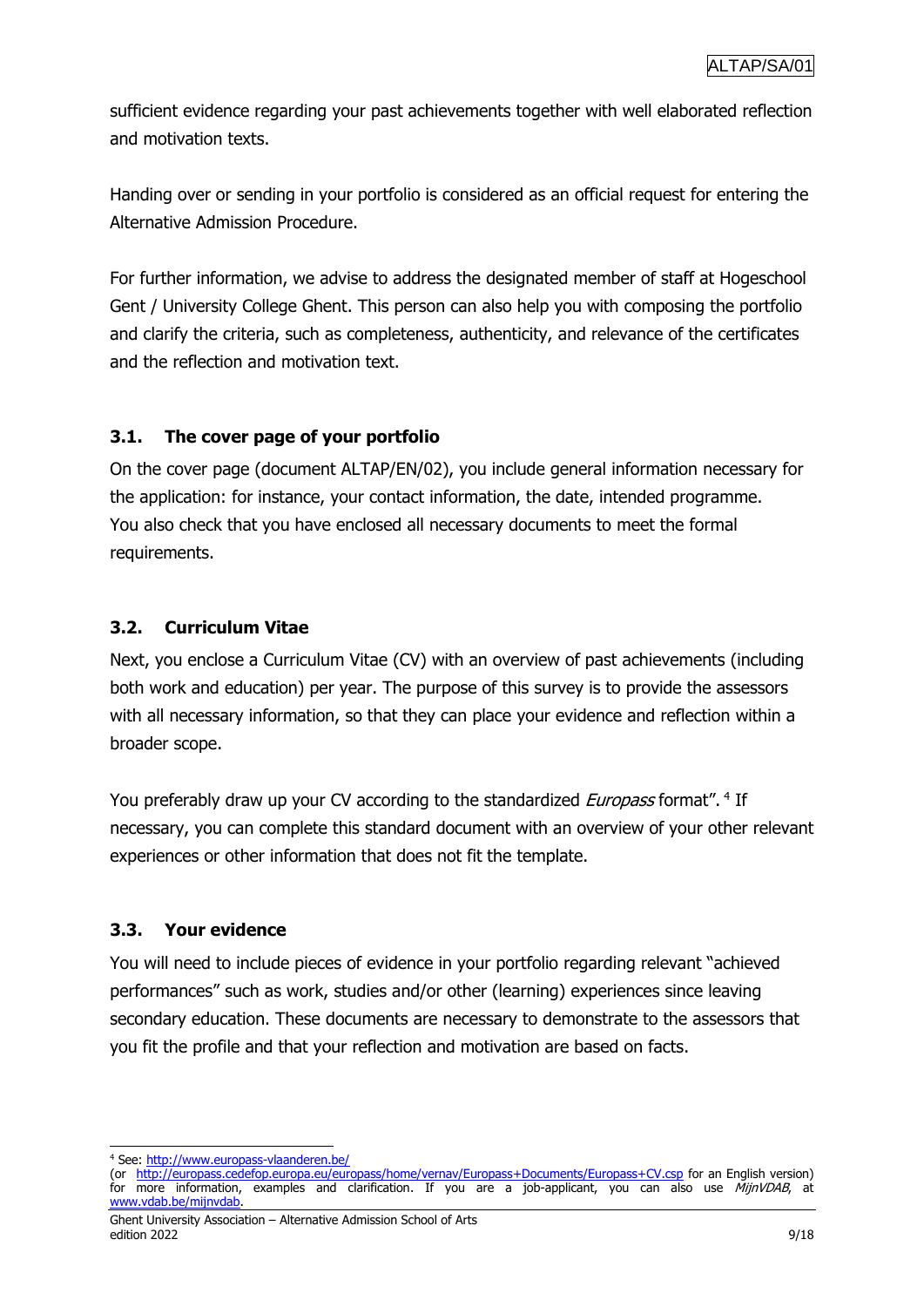### ALTAP/SA/01

Based on the evidence you provide, you will be assessed. However, assessors are not expected to look up background information, or to contact referees to interpret the evidence provided. Therefore, make sure that the documents provide sufficient information, or that you explain the importance of that particular piece of evidence in your reflection text.

With these pieces of evidence, you show that you are motivated and able to apply (learning) strategies adequately and are ready to start higher education. These strategies are for instance looking up relevant information, consulting sources, separating main issues from details, or asking for and making use of the support provided.

It is also important that you include sufficient proof to demonstrate that you are able to make a commitment (to learning): e.g. since you left secondary education, you have attended a substantial course, you have exercised one and the same profession over a longer period, or you have played an active role in an organisation (via volunteering) for a certain length of time. In some cases, direct or indirect testimonies can also illustrate your experiences.

Start by gathering relevant evidence of what you have done since you left secondary education. Assess what is or has been important and relevant for the competences/skills you have currently obtained and whether these fit in with the requirements for higher education. There is no point in including evidence (such as letters of recommendation) in your portfolio that is not directly connected to the experience you have gained or to the competences you have acquired. Sort out and structure the material until you have a balanced package, either chronologically or by type of skills. Indicate clearly of which elements you want assessors to take notice: highlight relevant passages, for instance. Or in case of non-written evidence: indicate which parts they should hear or view. Also demonstrate – possibly through comparison of earlier and later material – how you have developed. Finally, ask yourself what you consider to be your most important learning moments.

Consequently, through gathering and sorting out the pieces of evidence/certificates, you gain a better insight in what you have done so far, in what you have learned, and what your strong and weak points are. These elements are important for the reflection text (see below).

### <span id="page-9-0"></span>3.3.1. Criteria for providing evidence

Each piece of evidence at least needs to meet the following criteria: authenticity and relevance. If not, the evidence will be disregarded as proof of your (learning) experience.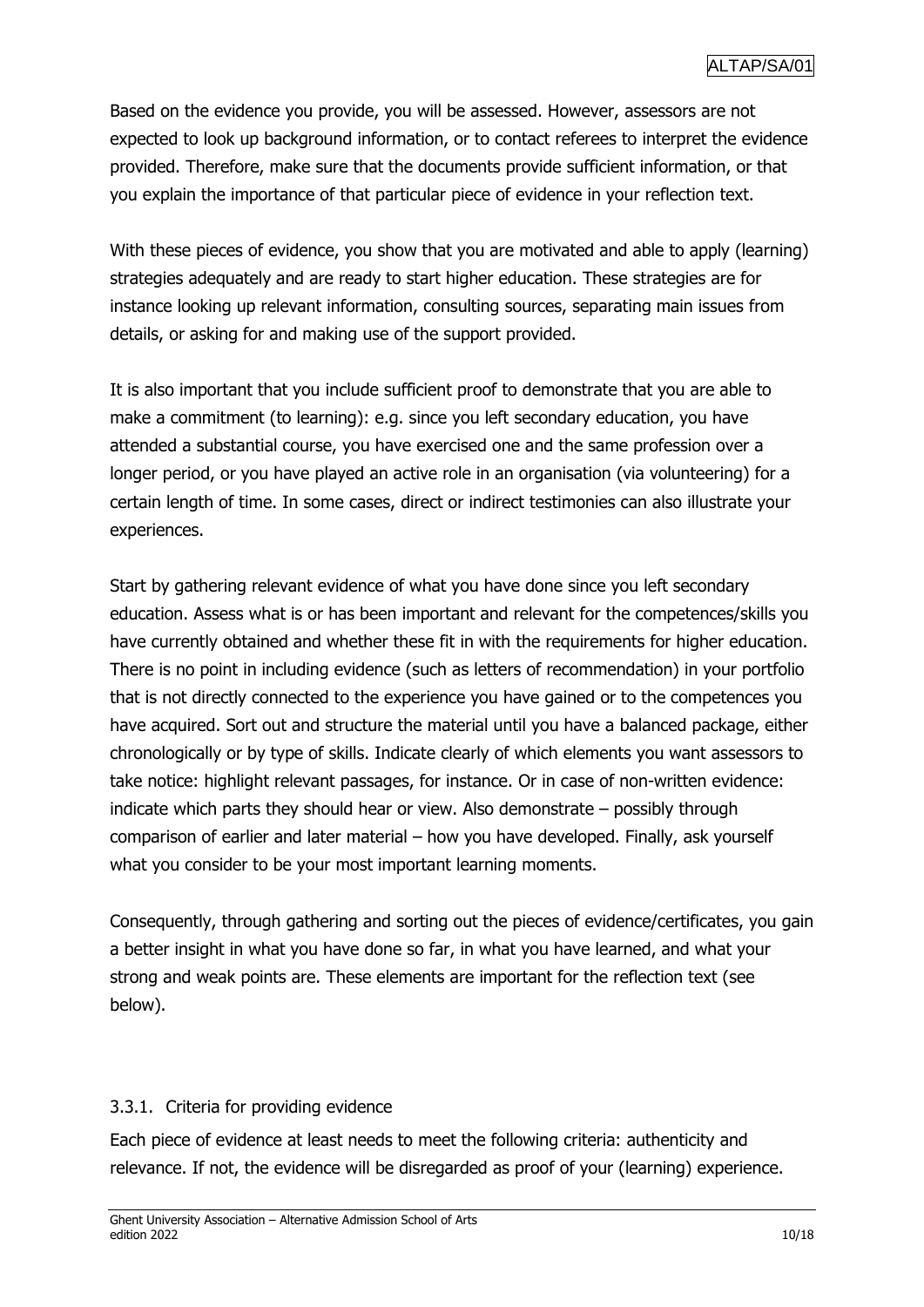#### **AUTHENTICITY**

You should be able to attest that there has not been any interference with the evidence, that it is reliable, and originates form the cited source. A signature from the person providing the document is a good way of doing this, for instance.

Also ask yourself: does the evidence show that you effectively went through a learning process in a real (work/learning) situation and does it reflect your experience and professionalism?

Concrete questions:

- Does the evidence convey an honest picture of your experience, capacities?
- Does the evidence clearly show who drew it up and does the signature belong to the signatory?

#### **RELEVANCE**

Does the evidence fit in what you want to demonstrate (in particular that you are able to start in higher education)?

Concrete questions:

- Does it show that you can maintain a learning effort?
- Does it prove that you are able to apply certain (learning) strategies?

Does the evidence clearly show that you are currently ready for higher education? When you wish to include pieces of a less recent date, you need to argue they are relevant and how they help you to meet the requirements.

Concrete questions:

- How has your situation developed/changed with respect to the period regarded in the evidence?
- Does the evidence show whether you currently (still) meet the start profile?

#### **VARIATION OF CONTEXTS**

The evidence refers to different situations.

Concrete question:

Can you refer to different tasks/assignments/(learning) situations?

#### **QUANTITY**

Does the evidence provide clear information about how long and how intensive the experience was? Concrete questions:

- How many months, years of experience can you prove with this evidence?
- Does the evidence say something about the regularity/intensity of the experience?

#### <span id="page-10-0"></span>3.3.2. Nature of evidence

A portfolio is composed of several pieces of evidence intended to convince the assessors that you have the right profile to start higher education. This may vary from reports and certificates to contracts or recommendations.

Examples of possible documents, which you can include in your portfolio, are listed in the table below:

| <b>EVIDENCE</b>          | <b>DESCRIPTION</b>                                                        |
|--------------------------|---------------------------------------------------------------------------|
| Reports or certificates  | Official documents with a clear description of the programme, institution |
|                          | and the contents of the attended programme/course.                        |
| Contracts                | Signed documents from employers with a clear function description and     |
|                          | overview of tasks you executed, as well as the time period. You also add  |
|                          | the reference data from the employer (preferably your manager).           |
| Internship report and/or | Signed documents from the internship supervisors - both from school       |
| assessment               | and/or the working place - with a clear description of the practical      |
|                          | interpretation of the internship and the tasks you had to execute. You    |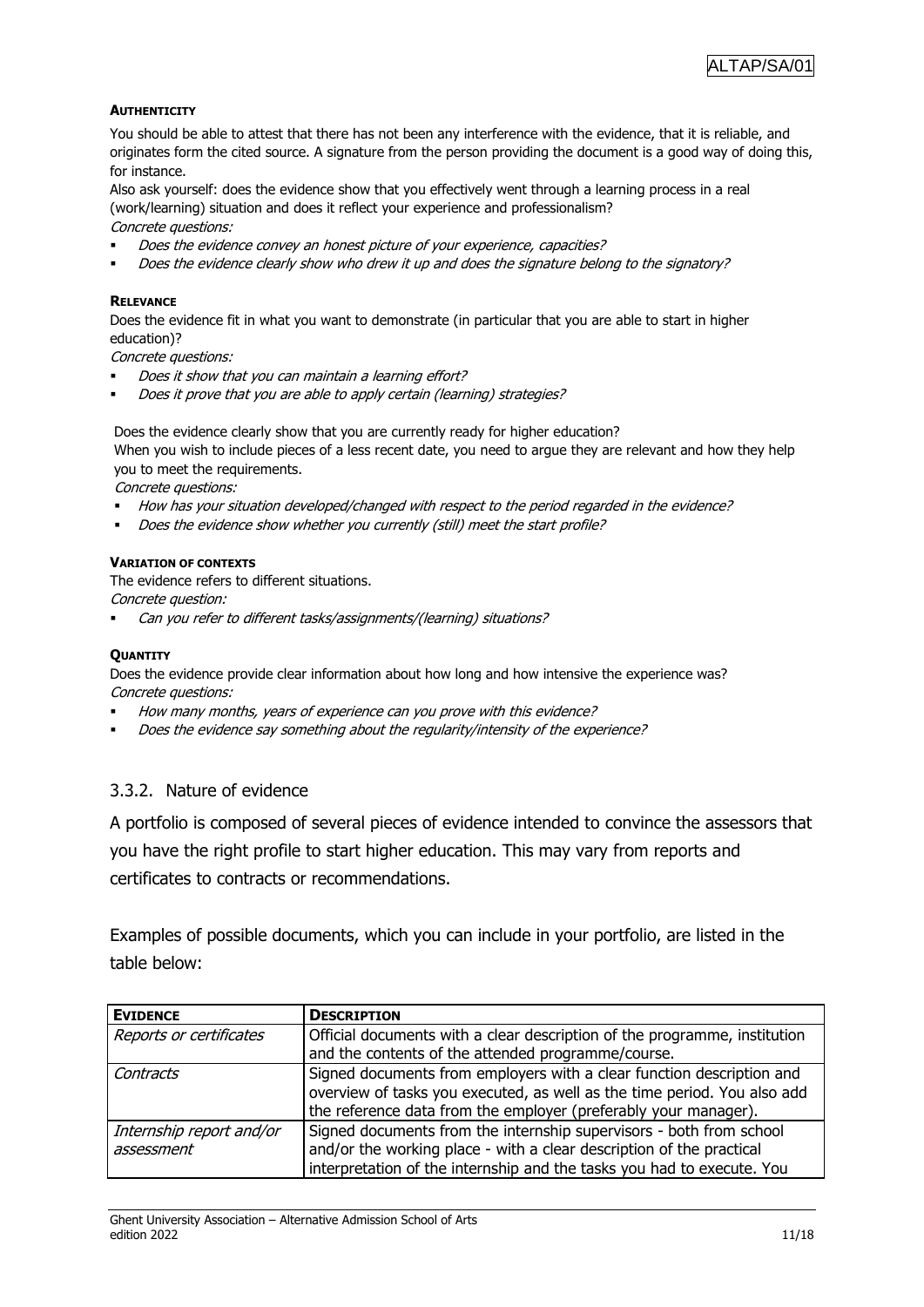|                            | indicate the time period, and include reference data from the supervisors<br>and a copy of the internship report. |
|----------------------------|-------------------------------------------------------------------------------------------------------------------|
| Certificate of attended    | Official certificate of the internal training you attended with a clear                                           |
| internal training          | description of the content of the programme and the intended goals.                                               |
| Assessment /               | Report of assessment interviews or performance interviews with a                                                  |
|                            |                                                                                                                   |
| Performance interviews     | (previous) employer or in the context of an internship or training.                                               |
| Projects                   | A detailed description of the contents of the project and your task and/or                                        |
|                            | official documents that clearly show that you collaborated on that project.                                       |
|                            | You preferably also include a report and reference data of the supervisor                                         |
|                            | or co-workers of this project.                                                                                    |
| Voluntary work with an     | Signed documents from the organisation with a clear description of the                                            |
| official organisation      | job and the tasks executed, and the time period.                                                                  |
|                            | You include reference data of the person in charge within the                                                     |
|                            | organisation.                                                                                                     |
| Constructed products /     | Relevant realisations with a certificate stating that you are the one who                                         |
| work /essays /             | produced the products/work/essays.                                                                                |
| presentations              |                                                                                                                   |
| Video recordings / Photos/ | Relevant video recordings of your actions in a professional situation or                                          |
| Sound recordings/          | which are connected to your competence.                                                                           |
| Reports                    | Reports of activities/projects which clearly demonstrate your role in the                                         |
|                            | activity/project.                                                                                                 |
| Websites                   | If you designed websites yourself, you can provide us with URLs and                                               |
|                            | documents, which show to what extent you were involved in their design                                            |
|                            | and execution.                                                                                                    |
| Articles / Designs         | Only articles or designs that are publicly accessible can be eligible. You                                        |
|                            | need to show clearly your share in it.                                                                            |
| Activities connected to    |                                                                                                                   |
|                            | A document which demonstrates the activity you performed, and a clear                                             |
| your free time (for        | description of the tasks involved. If possible, include the references.                                           |
| instance a youth           |                                                                                                                   |
| movement) or student job   |                                                                                                                   |
| Reports / documents of     | Reports and meetings you attended which clearly indicate your tasks and                                           |
| meetings you attended /    | responsibilities.                                                                                                 |
| participated / were        |                                                                                                                   |
| involved in                |                                                                                                                   |

Evidence can be submitted in Dutch, English, French or German. Evidence in other languages needs to be accompanied by a translation by a certified translator in one of the four languages mentioned.

## <span id="page-11-0"></span>**3.4. General reflection**

In addition to your CV and pieces of evidence, you also include a general reflection (re. not for each piece of evidence) on the achieved performances. This text has a minimal length of 1 page (= at least 35 lines, no less than 500 words) and a maximum of 3 pages, in font Arial, size 11.

The reflecting is intended to make you think about yourself and your past actions. From this general reflection, it should be clear that you are able to make a commitment and maintain an effort, demonstrated by both learning experiences and work experiences, or by relevant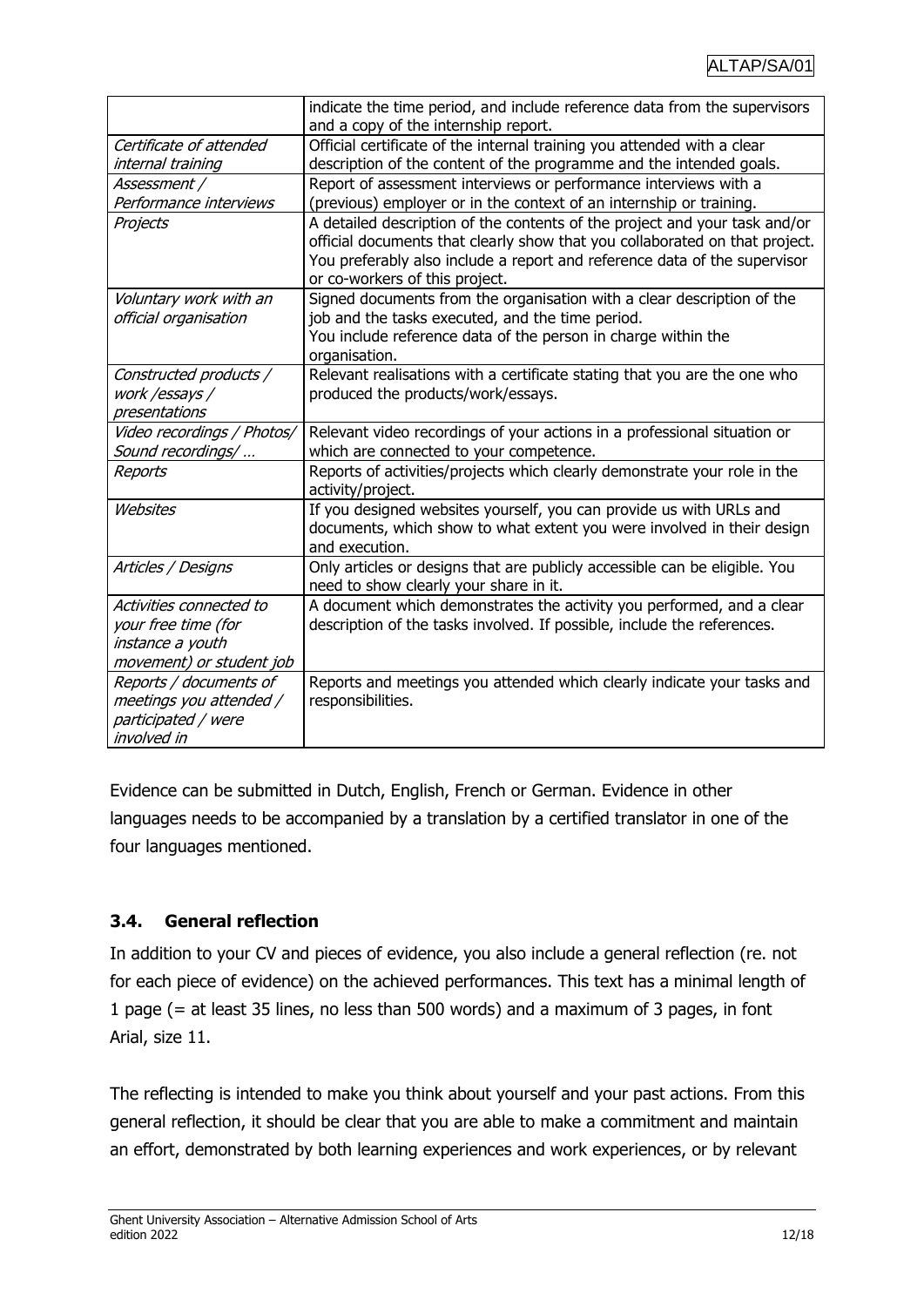experiences from your spare time or private life. Clarify how you handled possible obstacles and which strategies you used; in other words, how you dealt with these obstacles.

In your reflection text, also explain the importance of the different pieces of evidence in your portfolio, especially if it is difficult to distil sufficient information from the evidence itself (e.g. goals of a training are not mentioned, it is not clear what the duration of the learning experience was, the organisation is not well known).

### The following questions can help you write your general reflection

#### Positive

- $\circ$  What came easily, what presented no difficulties whatsoever? How did you handle it?
- o What were you really pleased about?
- o What did you learn from these challenges? How can you possibly use this in your future studies in higher education?

#### **Negative**

- o What did not work at all?
- o What were your biggest problems? What did you personally find difficult?
- $\circ$  How did you handle it? What have you learned that could be useful in your studies?

#### In general

- o How was the atmosphere in the places where you acquired those experiences?
- o Do you have an insight in the way you acquire learning?
- o How did your ideas evolve through practice?

#### Comment from others

- $\circ$  During those experiences, did others point out things to you of which you were not aware?
- o Did you have enough freedom to work out and complete your tas ks?
- o Did you sufficiently take into account other people's suggestions?

### <span id="page-12-0"></span>**3.5. Motivation text**

The final element of the portfolio is a personal motivation text. This text has a length of at least one page (= a minimum of 35 lines / no less than 500 words) and a maximum of three pages and is typewritten in font Arial, size 11.

- o Briefly discuss why you did not obtain your secondary education diploma;
- $\circ$  State why you have decided to enter higher education;
- $\circ$  Indicate what your long-term goals are, what you expect to gain from these studies;
- $\circ$  Include how you think you will handle possible hindrances, obstacles (e.g. the combination of studies and work and/or family life) and which support or help you can rely on if necessary.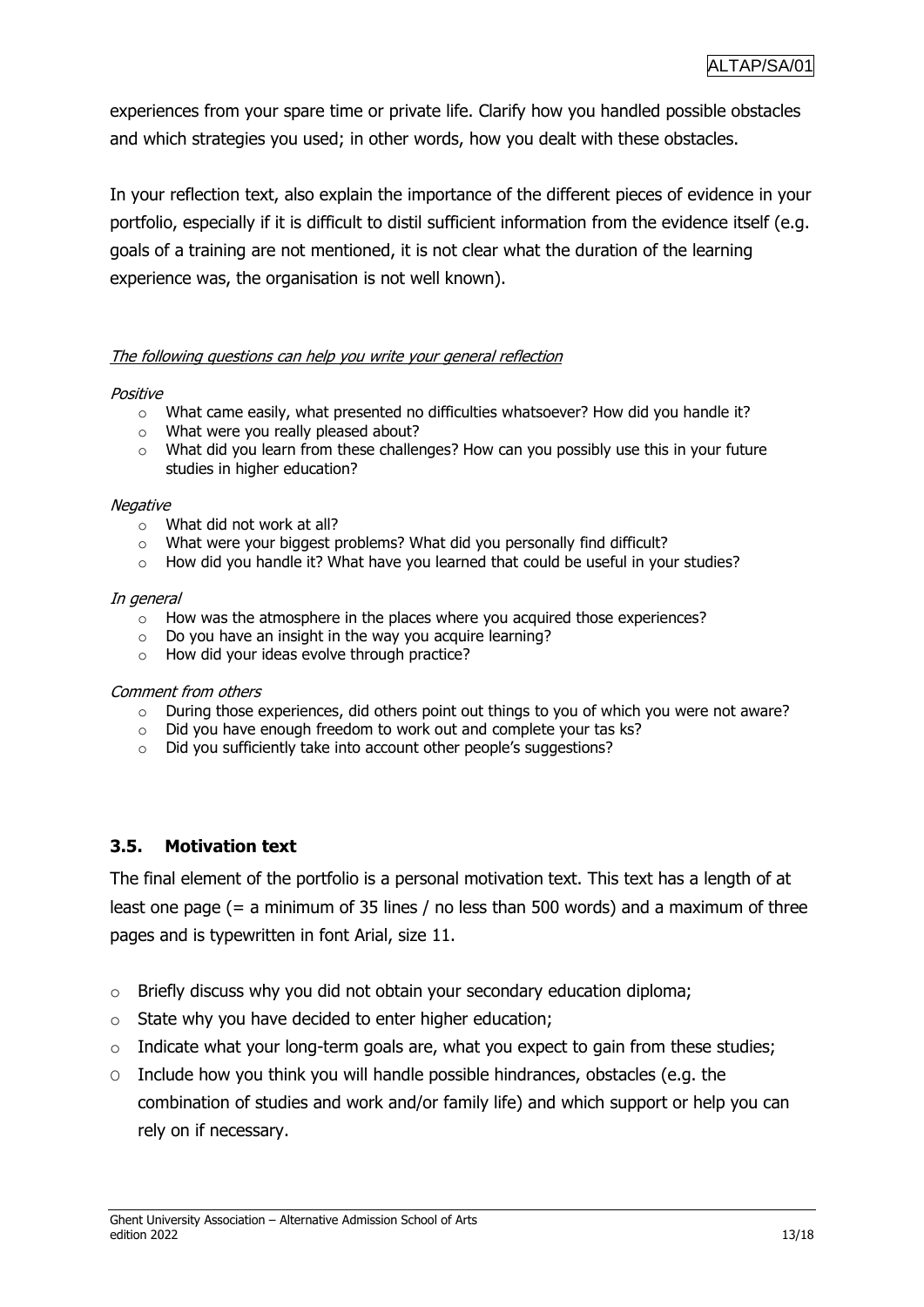### <span id="page-13-0"></span>**3.6 Checklist texts**

A summary of some general points of interest for the reflection and motivation texts:

#### **Content and form**

- o Have you structured the text well?
- o Have you divided the text into paragraphs?
- o Have you written an introduction, body, and ending?
- o Have you highlighted important words or passages well (e.g. bold, italics)?
- o Is the text of an appropriate length (1 to 3 pages)?

#### **Words and sentences**

- o Have you adapted your language to the assignment?
- o Did you check whether all sentences are correct?
- $\circ$  Did you check whether the language is clear?
- o Did you check your spelling?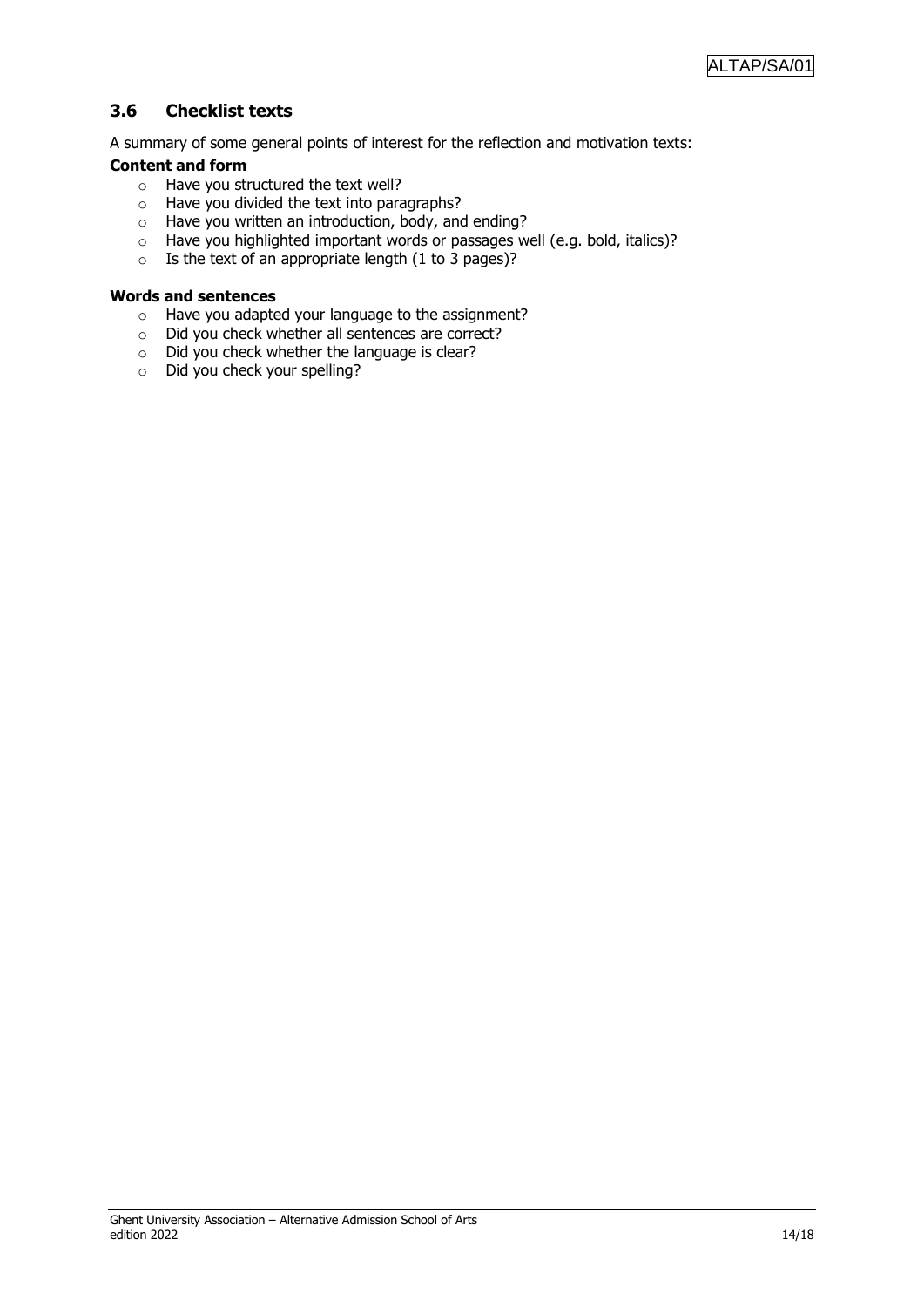## <span id="page-14-0"></span>**4. Confidentiality**

As part of the procedure, it is required that you provide personal information and documents. Every person with access to your data will treat your file confidentially and adheres to the following rules of conduct:

- Your information can only be used within the procedure and will therefore never be communicated to a third party, unless you explicitly request Ghent University Association to do so.
- The portfolio is exclusively part of the procedure and will not be consulted for any other purpose by Ghent University Association.
- Assessors have the right to contact referees at their own discretion. If this situation occurs, they are obliged to clarify that their consultation is part of the Alternative Admission Procedure.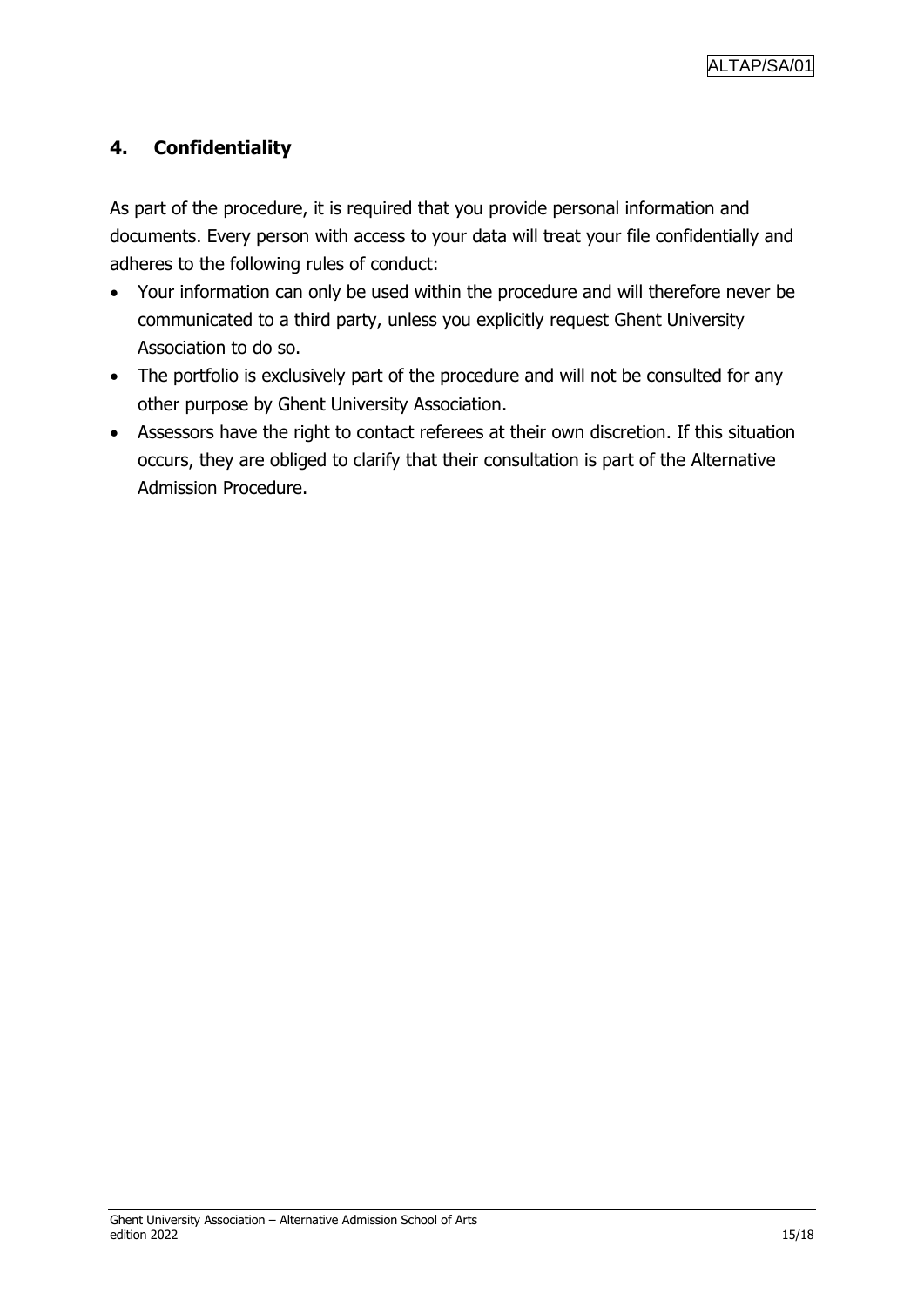## <span id="page-15-0"></span>**5. The compulsory artistic admission test of the School of Arts**

In order to enrol in the academic Bachelor programmes in Visual Arts, Audio-Visual Arts, Drama, Music or Contemporary Music you must also complete successfully the artistic admission test of the School of Arts.

It is allowed to take the artistic admission test of the School of Arts before your results of the alternative admission procedure are known. In that case you have to report to the School of Arts your participation in the alternative admission procedure.

The first step for the artistic admission test is that you pre-register on [webreg.hogent.be.](https://webreg.hogent.be/) In the information brochure [\(http://schoolofartsgent.be/en/\)](http://schoolofartsgent.be/en/) you can find all the specifics about the admission tests.

An examination committee assesses whether you have an adequate control of the intended art discipline and makes a written report. The Arts Faculty invites you for an interview and a practical test.

Candidate-virtuosos are subject to a different procedure. The Expert Committee for Virtuosos assesses if you master the art discipline in an exceptional manner and makes a written report. the Commission invites you for an interview and practical test. Virtuosos are exempt from the regular artistic admission test.

Both the examination committee and the expert committee are entitled to organise additional trials if they believe that such action is necessary for a final decision.

In addition to your artistic abilities and potentials, your spoken and written language skills in Dutch will be evaluated during the interview and during the theoretical part of the artistic admission test. Candidates with insufficient language skills can be refused. In some cases the committee can advise language courses before enrolling for the bachelor programme. The committee can also demand that candidates combine their bachelor programme with language courses. The results of the language courses will be evaluated on a yearly basis. If necessary, these results may lead to restricting measures concerning the subjects in your curriculum.

As an additional requirement for enrolment, you are obliged to go to a follow-up interview with a member of staff of the School of Arts, usually the 'study path coach' (studietrajectbegeleider). During this interview, you are given information about the programme, your study track (including language courses, if required), and possible forms of support.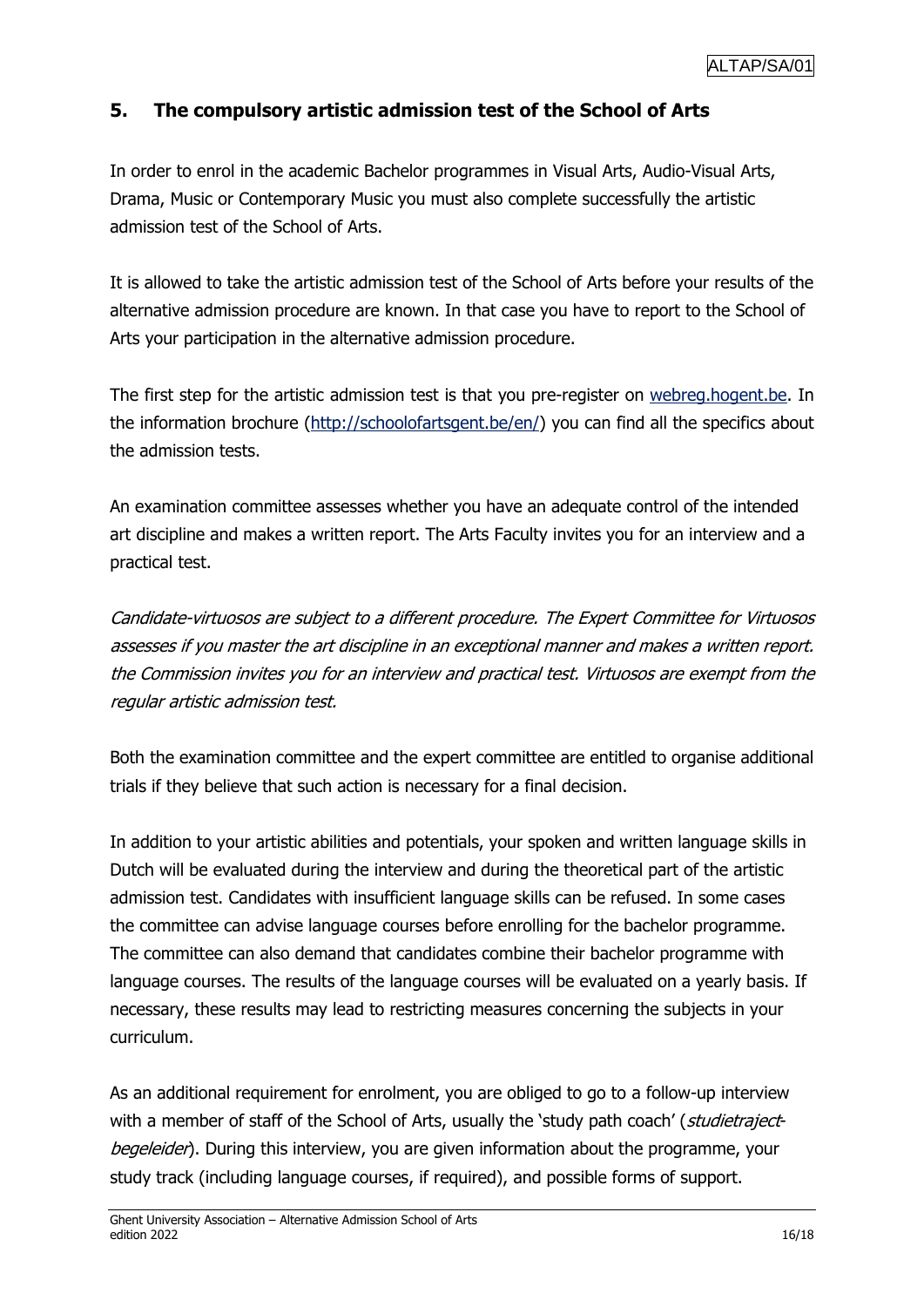Afterwards, you receive a document that certifies that this interview has taken place. You need to provide this when enrolling.

After passing the Alternative Admission Procedure and the artistic admission test of the School of Arts successfully, you can enrol in the chosen academic bachelor programme in the Arts.

In order to do so, you should have the following documents at hand:

- Specific Certificate of Admission, granted by the Accrediting Body,
- Interview certificate from the School of Arts.